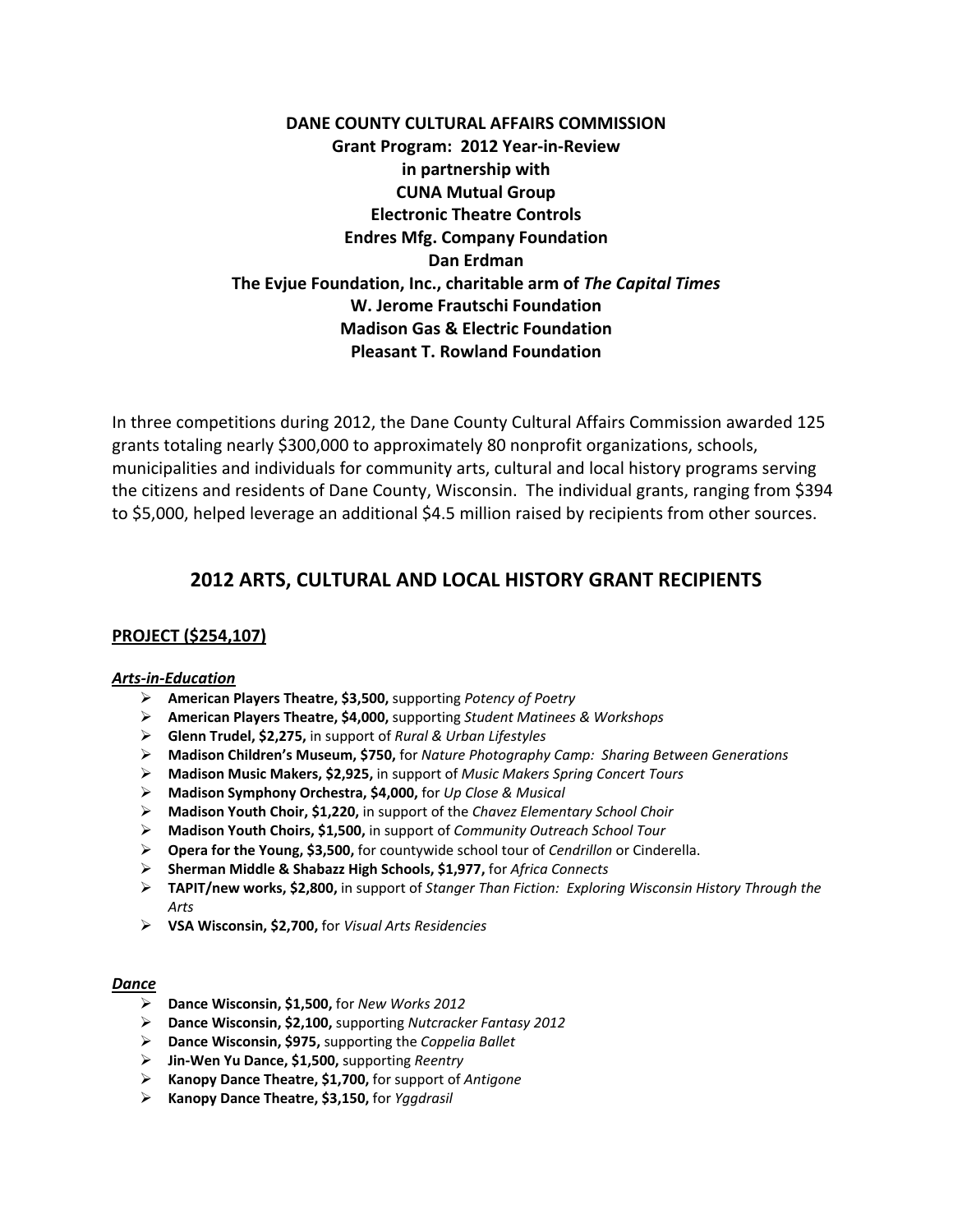- **Kanopy Dance Theatre, \$4,000,** for *End Times*
- **Li Chiao‐Ping Dance, \$1,200,** in support of *Summer Dance Performance 2012*
- **Li Chiao‐Ping Dance, \$2,750,** in support of *The Knotcracker*
- **Li Chiao‐Ping Dance, \$2,925,** for support of *Riot of Spring 2013*,
- **Madison Ballet, \$2,390,** in support of the *Behind the Curtains: 2013 Performance of The Nutcracker*
- **Madison Ballet, \$3,500,** for *Dracula: A Rock Ballet*
- **Madison Ballet, \$4,000,** supporting *Movement in Your World*
- **Madison Contemporary Vision Dance, \$1,700,** supporting *Once Upon A Time*
- **Nicole Roerick Collective, \$500,** for a *new performance opportunity*

### *Local History*

- **Fitchburg Historical Society, \$1,920,** for *Creation of Hand Painted Mural for Fitchburg Public Library*
- **Robert Kann, \$3,250,** in support of *The Best of Dane County: Tales of Caring & Commitment*
- **Wisconsin Veterans Museum Foundation, \$2,800,** supporting *Talking Spirits XIV: Forest Hill Cemetery Tour*

### *Multidisciplinary Arts/Culture*

- **African Association of Madison, \$1,700,** supporting *Africa Fest 2012*
- **Fabu Phillips Carter, \$1,700**, for *Remember Me: Mary Lou Williams in Poetry by Fabu*
- **Falk Elementary School, \$2,800,** for *Falk Falcons Drum Power Club*
- **Madison Children's Museum, \$2,000,** supporting *Wisconsin Folk Arts Series*
- **Odyssey Project, \$3,080,** supporting *The Power of the Humanities and the Arts Changes Lives!*
- **Opera for the Young, \$1,460,** for support of *Family Opera Day featuring Cinderella*
- **Opera for the Young, \$2,250,** in support of *Build Your Own Opera*
- **Overture Center Foundation, \$1,700**, for support of Overture's *2013 International Festival*
- **Overture Center Foundation, \$3,000,** for *Ballet Folklorico de Mexico 2012*
- **Overture Center Foundation, \$3,150,** for *Duck Soup Cinema 2012/13*
- **Simpson Street Free Press, \$1,700,** for the *Where in Dane County is the Simpson Free Press Series*
- **TAPIT/new works, \$1,700**, for *Now What – New performances exploring what happens after the bottom drops out*
- **Wisconsin Council for the Blind & Visually Impaired, \$2,000,** in support of *Bloomin' Literature*

#### *Music*

- **Bach Dancing & Dynamite Society, \$4,000,** in support of *Mixology: BDDS's 21st Chamber Music Festival*
- **Capitol City Band Association, \$1,000,** in support of *Summer 2012 Outreach Concerts*
- **con vivo!….music with life, \$1,400,** supporting *Start Spreading the News!*
- **con vivo!….music with life, \$800,** supporting *Gee, Isn't That Grand!*
- **Dimensions In Sound & The Studio Orchestra, \$1,680,** for *Senior Living Establishments Concert*
- **Festival Choir of Madison, \$1,360,** for *I'm Gonna' Sing*
- **Fresco Opera Theatre, \$1,700,** for *The Real Divas of Dane County*
- **Fresco Opera Theatre, \$2,800,** in support of *The Good, The Bad, and The Divas*
- **Grace Presents, \$2,580,** for *Concert Recital Series*
- **Jazz at Five, \$3,000,** supporting *Jazz at Five*
- **John Duggleby, \$1,350,** for *Affordable Musical Programs for Seniors/Disabled Adults*
- **Madison Bach Musicians, \$1,570,** for *Mozart & Haydn – Symphonies & Concertos*
- **Madison Bach Musicians, \$2,900,** supporting *Baroque Holiday Concert & Family Concert*
- **Madison Blues Society, \$1,200,** for *10th Annual Blues Picnic*
- **Madison Early Music Festival, \$2,000,** for *Madison Early Music Festival 2012's The Newberry Consort*
- **Madison Music Collective, \$1,960,** supporting the *Winter/Spring 2013 Jazz on a Sunday concert series*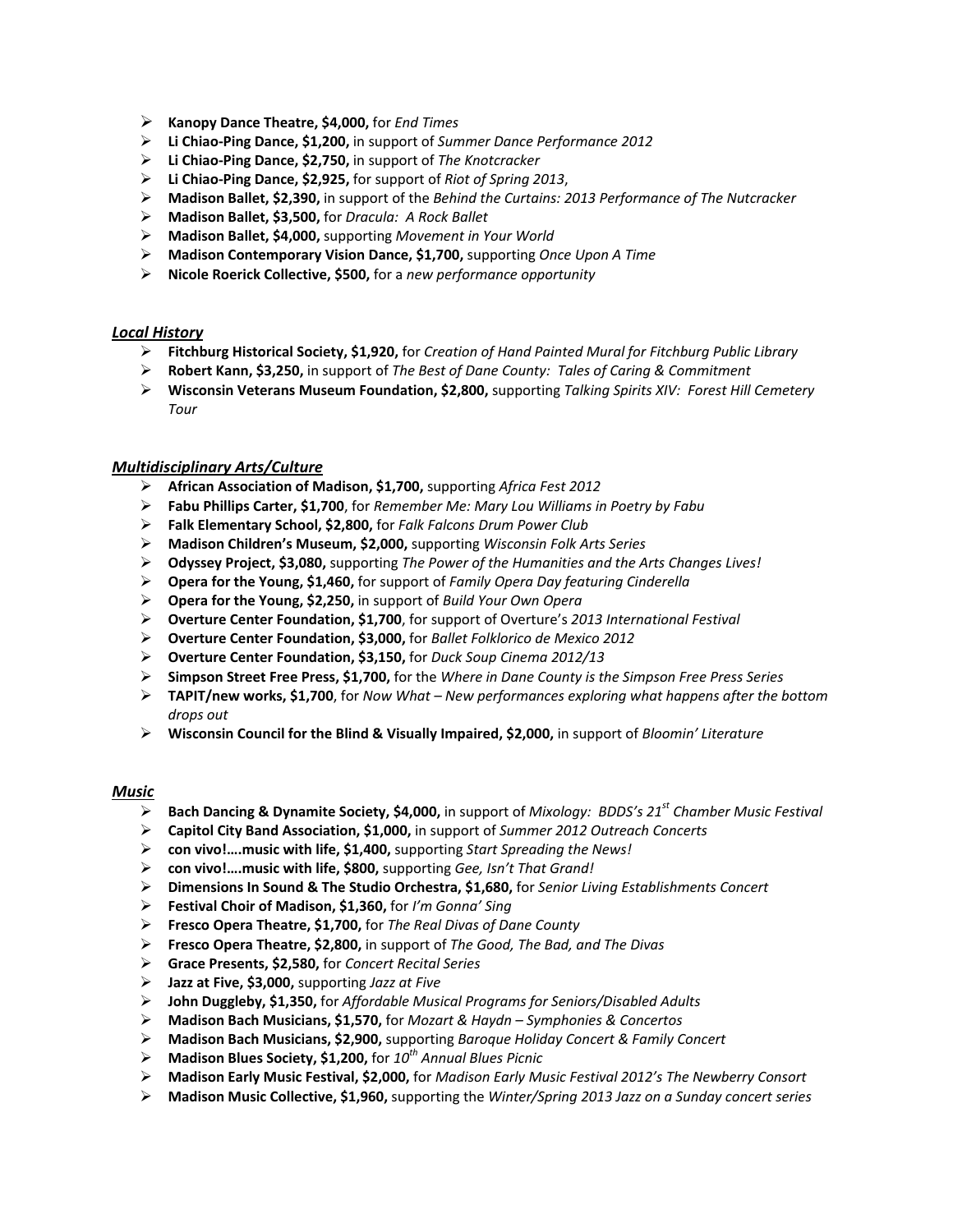- **Madison Music Collective, \$3,500,** supporting *Fall 2012 Series: Building New Audiences for Jazz*
- **Madison Opera, \$2,000,** for *Madison Opera Presents Don Giovanni*
- **Madison Opera, \$2,800,** in support of *Acis and Galatea*
- **Madison Opera, \$3,200,** in support of matinee of *A Masked Ball*
- **Madison Symphony Orchestra, \$2,730,** supporting the *Spring Young People's Concert 2013*
- **Madison Symphony Orchestra, \$3,500,** supporting *2012 Fall Youth Concerts*
- **Madison Youth Choirs, \$3,500,** for *The Power of Ten: MYC's 10th Anniversary Season*
- **Middleton Community Orchestra, \$2,000,** in support of *Rising Stars*
- **Middleton Community Orchestra, \$2,800,** in support of *Fall & Holiday Concerts*
- **Monona Terrace Community Programs, \$1,500,** for *Tunes at Monona Terrace*
- **Monona Terrace Community Programs, \$2,725,** for *Concerts on the Rooftop at Monona Terrace*
- **Music con Brio, \$2,560,** supporting the organization's *Frist Annual Community Concert Series*
- **Name That Musical with John, \$1,250,** providing fun interactive musical performances
- **North/Eastside Senior Coalition, \$1,500,** for *2012 Summer Concert Series at Warner Park*
- **PEBOGA, \$3,000,** supporting *Fall Gospel Fest 2012,*
- **Trio Antigo, \$1,700,** supporting *Madison Residency Outreach Concerts*
- **Village of Cambridge Arts Council, \$585,** for *Free Outdoor Concerts in Cambridge*
- **Wisconsin Chamber Orchestra, \$2,000,** supporting *An evening with Tasmin Little*
- **Wisconsin Chamber Orchestra, \$3,200,** for *Tiempo Libre*
- **Wisconsin Union Theater, \$3,500,** for *Madison World Music Festival 2012*
- **Wisconsin Youth Symphony Orchestras, \$2,800,** for *Evelyn Steenbock Fall Concerts*
- **Wisconsin Youth Symphony Orchestras, \$2,925,** in support of *Winterfest Concerts*
- **Wisconsin Youth Symphony Orchestras, \$3,000,** for *Eugenie Mayer Bolz Family Spring Concerts*

### *Theater*

- **Children's Theater of Madison, \$2,730,** for *And Then They Came for Me: Remembering the World of Anne Frank*
- **Children's Theater of Madison, \$2,800,** for *Charlotte's Web*
- **Forward Theater, \$3,500** in support of *44 Plays for 44 Presidents*
- **Forward Theater, \$500,** in support of a staged reading of *Oatsland*
- **Forward Theater, \$2,925,** in support of the *Good People production*
- **Four Seasons Theatre, \$1,700,** supporting production of *Avenue Q*
- **Four Seasons Theatre, \$2,400,** in support of *A Little Night Music*
- **Four Seasons Theatre, \$2,450,** in support of *She Loves Me*
- **Friends of the Waisman Center, \$3,000,** supporting *Waisman Center's Children's Theatre*
- **Madison Savoyards, \$3,000,** for *The Pirates of Penzance*
- **Madison Shakespeare Company, \$2,000,** for *Shakespeare in the Park: Julius Caesar*
- **Music Theatre of Madison, \$2,650,** for Madison premiere of *Parade*
- **PlayTime Productions, \$1,000,** for *The Prince & The Pauper*
- **Playtime Productions, \$1,460,** in support of *The Red Shoes*
- **Strollers Theatre, \$700,** supporting *Paragon Spring*
- **Wisconsin Union Theater, \$2,400,** for *The Acting Company Residency*

#### *Visual Arts*

- **Edgewood College, \$3,000,** supporting *Ancestral Visions: Contemporary Voices*
- **James Watrous Gallery, Wisconsin Academy of Sciences, Arts & Letters, \$3,970,** supporting *About Seeing*
- **James Watrous Gallery, Wisconsin Academy of Sciences, Arts & Letters, \$3,125,** for *Greg Conniff: ‐30‐*
- **James Watrous Gallery, Wisconsin Academy of Sciences, Arts & Letters, \$2,700,** for *Vital Skills*
- **Madison Museum of Contemporary Art, \$1,460,** supporting *Young at Art 2013*
- **Madison Museum of Contemporary Art, \$2,250,** for *one must know the animals*